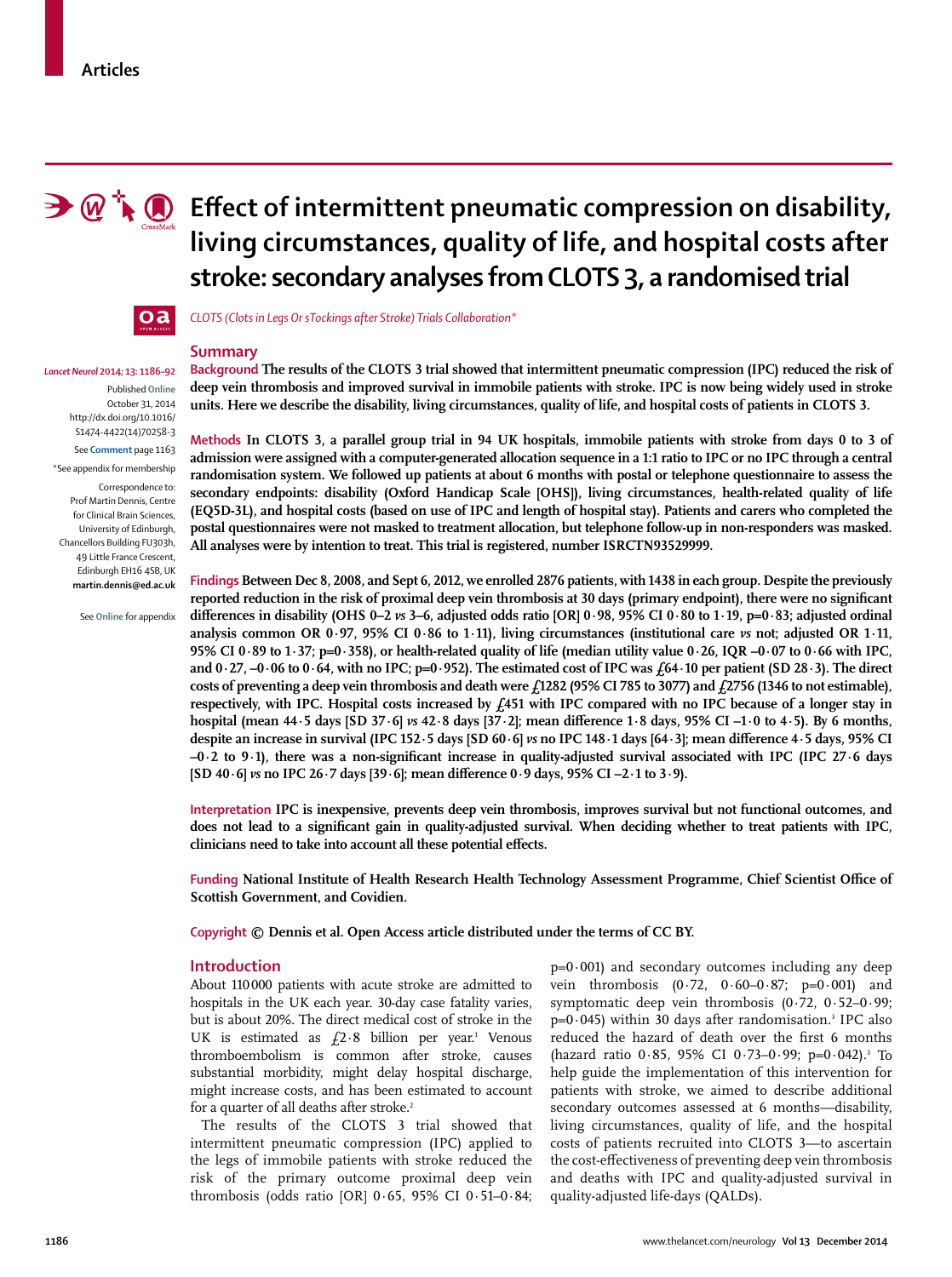## **Methods**

## **Study design and patients**

The methods have been described in detail elsewhere.<sup>3-5</sup> Briefly, CLOTS 3 was a multicentre trial with a parallel group design. Patients were enrolled at 94 centres in the UK from days 0 (admission) to 3 in hospital and allocated to the IPC group or the no IPC group; all patients received routine care.

Patients were eligible for inclusion if they were admitted to hospital within 3 days of an acute stroke (ischaemic or haemorrhagic), could be enrolled between day 0 and day 3 in hospital, and were immobile (ie, unable to walk independently to the toilet). We excluded patients with subarachnoid haemorrhage and those with severe peripheral vascular disease, congestive heart failure, or skin lesions on the legs that were thought to be contraindications for IPC.

The study protocol was approved by the Scotland A Multicentre Research Ethics Committee (08/MREC00/73) and the Newcastle and North Tyneside 1 Research Ethics Committee for England (08/H0906/137). All patients provided written informed consent before they were randomly assigned to treatment.

## **Randomisation and masking**

After obtaining consent, the clinician entered the patient's baseline data into our computerised central randomisation service through a secure web interface. Once the computer program had checked these baseline data for completeness and consistency, it generated treatment allocation for the patient: routine care plus IPC or routine care without IPC. Patients were randomly assigned in a 1:1 ratio. Patients and their carers who completed follow-up questionnaires at 6 months were not masked to treatment allocation. However, the individual doing telephone follow-up of patients who did not respond to the postal follow-up was masked to treatment assignment.

## **Procedures**

In patients allocated to the IPC group, nursing staff applied the Kendall Express Sequential Compression System (Covidien, Mansfield, MA, USA) with thigh-length sleeves to both legs, according to the manufacturer's instructions. The sleeves were to be worn 24 h per day for 30 days or until one of the following criteria was met: a second screening compression duplex ultrasound had been done (after 30 days); the patient was independently mobile or discharged from the hospital in which he or she was randomly assigned; the patient refused to wear the sleeves; or the staff became concerned about the patient's skin. We stipulated that both treatment groups should receive the same background general care, which included, depending on local protocols, early mobilisation, hydration, and antiplatelet or anticoagulant drugs.

We aimed to do a compression duplex ultrasound of the veins in both legs between days 7 and 10 after randomisation in all patients, and, whenever practical, a second scan between days 25 and 30. The local coordinator reviewed the medical record and extracted the information to complete our discharge form. We could not mask the local coordinator to group allocation because there was no sham version of IPC and because we were gathering data for adherence. At about 6 months, we sent a postal questionnaire to each patient's family doctor to establish the patient's vital status. We followed up surviving patients at 6 months after enrolment by postal questionnaire. The chief investigator did a telephone interview, masked to treatment allocation, with patients who did not respond to the postal questionnaire. Information about the timing and method of follow-up is provided in the appendix.

The numbers of IPC sleeves delivered to sites and the number remaining at the end of the trial were used to estimate the mean number of sleeves used per patient. We did not record the number of sleeves used by each participant.

## **Outcomes**

The primary outcome in CLOTS 3 was the occurrence of a symptomatic or asymptomatic deep vein thrombosis in the popliteal or femoral veins (detected on the first or second compression duplex ultrasound as part of the trial protocol) or a symptomatic deep vein thrombosis in the popliteal or femoral veins, confirmed on imaging (compression duplex ultrasound or venography) within 30 days of randomisation. The secondary outcomes measured at 30 days were death, or any deep vein thrombosis or pulmonary embolism. These primary and secondary outcomes, and adverse effects of IPC, including skin breaks and falls, have been reported previously.3 The secondary outcomes reported here are disability (Oxford Handicap Scale [OHS]),<sup>6</sup> living circumstances (institutional care or home), healthrelated quality of life (utilities based on EQ5D-3L7 ) based on follow-up questionnaires returned after 6 months, and hospital costs. We attempted to detect post-phlebitic leg syndrome by asking patients about leg swelling and ulcers at the 6-month follow-up. However, these questions were not validated and unlikely to be specific because of the high frequency of swelling in strokeaffected limbs and leg ulcers of other types.

## **Statistical analysis**

We estimated we would need 2800 patients to provide 90% power ( $α=0.05$ ) to identify a 4% absolute reduction in our primary outcome (ie, from 12% to 8%). For the purposes of all analyses, we retained participants in the treatment group to which they were originally assigned (intention-to-treat analysis). We calculated the absolute difference between groups (and its 95% CI) in the proportion who had at least one outcome. We compared the proportions with primary or secondary outcomes using ORs and 95% CIs, adjusted with logistic regression for the four variables included in our minimisation algorithm (predicted stroke outcome, delay from stroke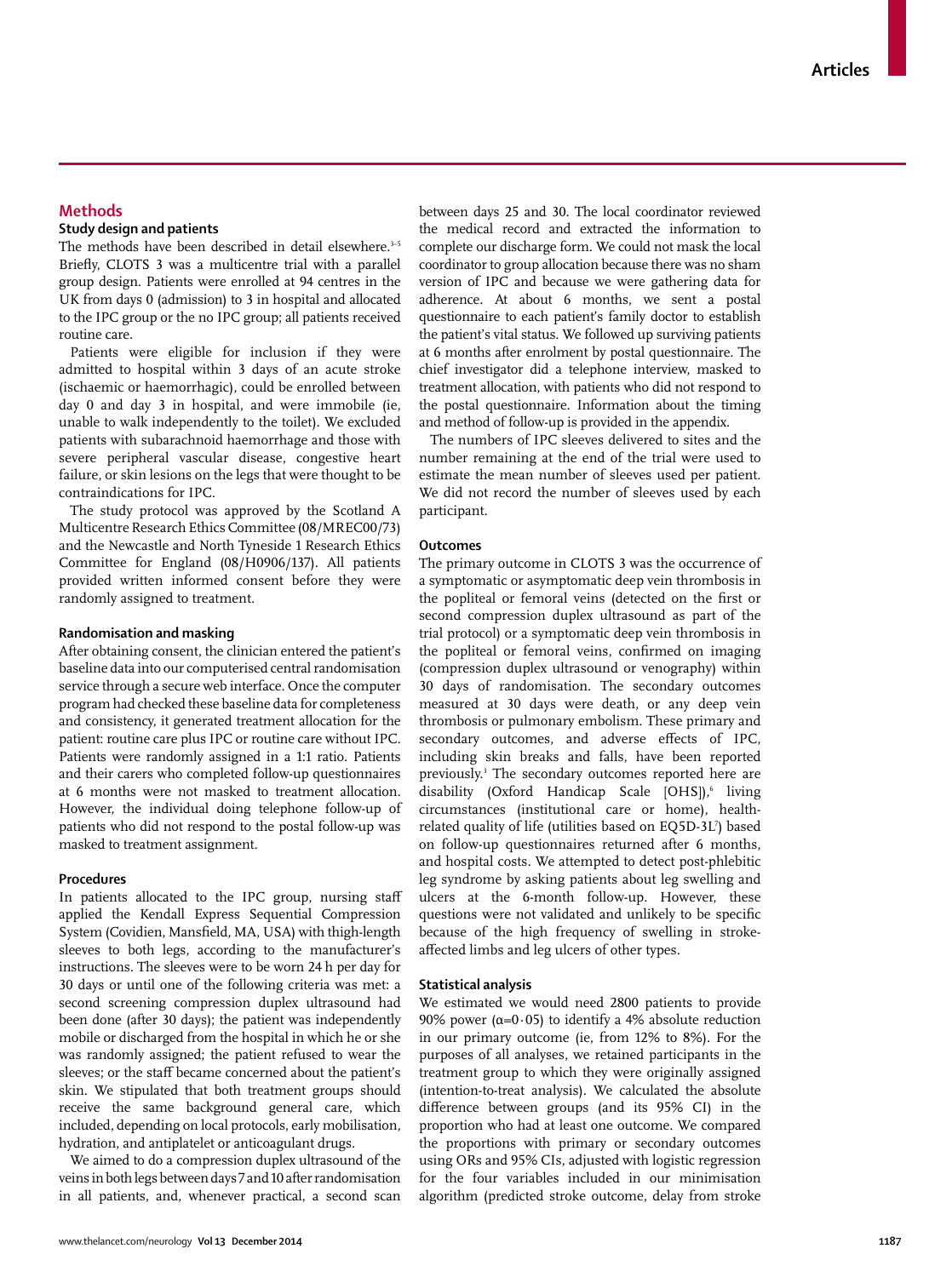onset to randomisation, ability of the patient to lift both legs off the bed, and use of anticoagulants or alteplase). The OHS at final follow-up was analysed by dichotomisation (0–2 *vs* 3–6) with logistic regression and as an ordinal scale with ordinal regression. The healthrelated quality of life measured with the EQ5D-3L was converted into a utility value based on UK population preferences as a range of  $1.0$  (perfect health) to  $-0.5$ (worst possible health).8 In this setting, the range of utility values account for health states worse than death (utility value 0). We used Stata (version 12) for the analysis.

## **Economic analysis**

We did a within-trial cost-utility analysis to estimate the cost-effectiveness of IPC from a health-service provider's perspective on the basis of intention to treat. Patient's resource use was measured with the duration of hospital stay for the index episode after randomisation. Resource use was measured as length of stay in hospital and the direct costs of IPC capital and equipment. Length of stay distributions were converted into cost estimates based on a per-day hospital cost. Trial-centre-specific or regionspecific per-day hospital costs were based on National Health Service (NHS) reference costs in England and cost information for NHS Scotland derived from the Scottish Health Service Costs resource.<sup>9,10</sup> We did not assess the cost of nursing home or social care, or the cost of readmissions to hospital.



#### **Figure 1:** Trial profile

IPC=intermittent pneumatic compression. OHS=Oxford Handicap Scale. EQ5D-3L=health-related quality of life.

A standard multiplicative model was used to estimate quality-adjusted survival expressed as QALDs by the area under linear interpolation of the EQ5D-3L index trajectory for each individual with survival times, the EQ5D-3L utility index score at 6 months, and a modelled baseline EQ5D-3L utility index value (appendix).<sup>11</sup> We did sensitivity analyses based on cases with complete data and follow-up and using multiple imputation of EQ5D-3L. Multiple imputation with chained equations was used to impute missing health-related quality-of-life data on the EQ5D-3L questionnaire using the mi suite of commands in Stata (version 12).

The primary treatment effect for the economic analysis was the mean incremental costs and incremental QALDs over 6 months after randomisation. We also estimated direct costs of preventing venous thrombo embolism and deaths within 30 days of randomisation. Generalised linear models were used to analyse the distribution of costs and QALDs separately with a general specification that allowed for different parametric distributions.<sup>12</sup> We also assessed differences in costs and effects using econometric methods that account for the dependency between each outcome. Simultaneous equation individual level regression models were used to estimate the joint distribution of costs and QALDs.13 Nonparametric bootstrapping was undertaken to assess the joint densities of incremental costs and incremental effects and explore uncertainty in the cost-effectiveness results based on 10 000 bootstrap replications using Stata (version 12). Probabilistic sensitivity analysis was done to assess the robustness of the reported results for both short-run QALD estimates and hospital cost distributions. We had planned to estimate the averted costs arising from the effects of IPC on the expected incidence of deep vein thrombosis or pulmonary embolism. However, the marginal effect of a change in the incidence of deep vein thrombosis or pulmonary embolism would be noted only for symptomatic and treated deep vein thromboses or pulmonary embolisms, and these were rare events. We did not note a substantial difference in hospital resource use between the treatment groups that could be attributed to a change in the incidence of deep vein thrombosis or pulmonary embolism so we did not enter this into our modelling.

This trial is registered, number ISRCTN93529999.

## **Role of the funding source**

The funders of the study had no role in study design, data gathering, storage, analysis, or interpretation, drafting of the report, or the decision to publish. All the authors had full access to all data in the study and had final responsibility for the decision to submit for publication.

## **Results**

Between Dec 8, 2008, and Sept 6, 2012, we enrolled 2876 patients in 94 hospitals in the UK and completed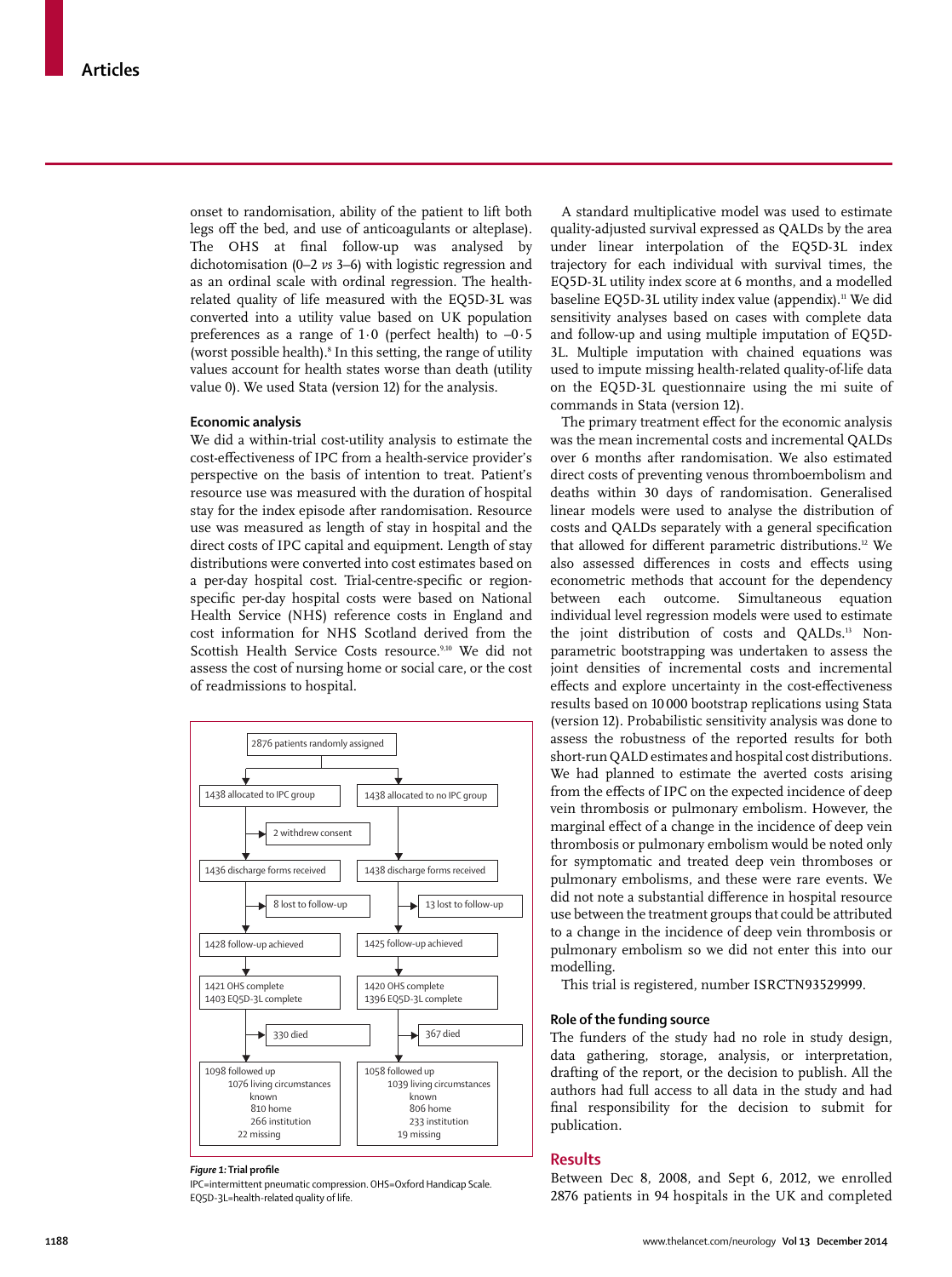follow-up in March, 2013. Figure 1 shows the trial profile. Patients were randomly assigned to routine care plus IPC (n=1438) or routine care without IPC (n=1438). Figure 2 shows the outcomes of patients with respect to

OHS. The prespecified analyses for the comparison of OHS in the two groups showed no significant difference. The unadjusted and adjusted ORs based on the dichotomised OHS (OHS 0–2 *vs* 3–6) were 0·99 (95% CI  $0.83-1.19$ ; p= $0.93$ ) and  $0.98$   $(0.80-1.19)$ ; p= $0.83$ ), respectively. The ordinal analysis of the OHS yielded common ORs of 0·98 (95% CI 0·86–1·12) and 0·97  $(0.86-1.11)$ , respectively. According to the results of posthoc and exploratory analyses, done to investigate an apparent increase in the proportion of patients with OHS 5 in the IPC group, although non-significantly fewer deaths occurred in the IPC group (330 [23%] of 1421 *vs* 367 [26%] of 1420;  $p=0.12$ ], more patients survived with very poor function in the IPC group (OHS 5; 309 [22%] *vs* 255  $[18\%]$ ; p=0 $\cdot$ 013).

Of the patients allocated IPC, 266 (25%) of 1076 were living in a nursing home or were in hospital at the 6-month follow-up compared with 233 (22%) of 1039 allocated only routine care (unadjusted OR 1·14, 95% CI 0·93 to 1·39, p=0·214; adjusted OR 1·11 95% CI  $0.89$  to  $1.37$ , p= $0.358$ ). The median health-related qualityof-life utility value for survivors (based on the EQ5D-3L) was  $0.26$  (IQR  $-0.07$  to  $0.66$ ) and  $0.27$  ( $-0.06$  to  $0.64$ ) in the IPC and no IPC groups, respectively  $(p=0.952)$ .

Table 1 shows the estimated resource use and costs. Patients allocated IPC had a slightly longer hospital stay (mean difference  $1.8$  days,  $95\%$  CI  $-1.0$  to  $4.5$ ; table 1), probably attributable to their improved survival. Individuals in the IPC group wore IPC for a mean of 11.7 days, using a mean of  $2.5$  pairs of sleeves (table 1). On the basis of the unit costs of sleeves (which included the cost of the controllers) and an estimate of the nursing time taken to fit and monitor them (based on our observations in one centre), we estimated the mean direct cost of IPC to be  $f64.10$  per patient (SD 28.3) or  $£5.48$  per day of treatment.

Table 2 shows the estimated direct costs of avoiding proximal deep vein thrombosis, any deep vein thrombosis, symptomatic deep vein thrombosis, pulmonary embolism, or death in the 30-day treatment. These costs do not include the increased costs (mean  $f$ 387 [SD 306 $\cdot$ 3]) of the longer stay in hospital associated with the use of IPC.

Table 3 shows the difference between treatment groups with respect to survival and quality-adjusted survival (QALDs). Despite the improved mean survival in the IPC group of  $4.5$  days (95% CI  $-0.2$  to  $9.1$ ), there was a mean gain of only  $0.9$  days  $(-2.1$  to  $3.9$ ) in quality-adjusted survival over the 6-month follow-up because of poor quality of life in many survivors. Missing data were few, but sensitivity analyses based on multiple imputations of the EQ5D-3L did not alter our conclusions (table 3). Figure 3 summarises the cost-effectiveness results based on cases (n=2799) with complete data and follow-up. The incremental cost-effectiveness ratio indicates that IPC might be used if a decision maker is willing to pay more than  $f610.88$  for an additional day of quality-adjusted survival (figure 3).

The data for the frequency of leg swelling and leg ulcers at 6-month follow-up are reported in the appendix.



#### *Figure 2:* **Disability (OHS) in patients allocated IPC or no IPC**

OHS data were missing for 17 (1%) of 1438 patients in the IPC group and 18 (1%) of 1438 in the no IPC group and these patients are excluded. OHS=Oxford Handicap Scale. IPC=intermittent pneumatic compression.

|                                                  | IPC (n=1438) |                    | No IPC (n=1438) |                   |  |  |  |
|--------------------------------------------------|--------------|--------------------|-----------------|-------------------|--|--|--|
|                                                  | Mean (SD)    | Median (range)     | Mean (SD)       | Median (range)    |  |  |  |
| <b>Estimated resource use</b>                    |              |                    |                 |                   |  |  |  |
| Length of hospital stay<br>up to 6 months (days) | 44.5(37.6)   | $34(1 - 184)$      | 42.8(37.2)      | $32(1 - 184)$     |  |  |  |
| Number of sleeves per<br>patient                 | 2.5(0.9)     | $2.5(1-5)$         | 2.5(0.9)        | $3.0(1-5)$        |  |  |  |
| Number of days IPC<br>should have been worn      | 22.9(11.2)   | 30.0 (0-91)        | 0(0)            | $0(0-0)$          |  |  |  |
| Number of days IPC<br>was actually worn          | 11.7(10.6)   | $8(0-65)$          | 0.01(0.3)       | $0(0-12)$         |  |  |  |
| Estimated costs $(E)$                            |              |                    |                 |                   |  |  |  |
| Cost of IPC                                      | 64.1(28.3)   | $60.5(0-156.9)$    | 0.2(3.8)        | $0(0-103.5)$      |  |  |  |
| Cost of hospital days                            | 12503 (8263) | 10283 (1579-43093) | 12116 (8163)    | 9694 (1595-43129) |  |  |  |
| Cost of IPC plus<br>hospital days                | 12567 (8264) | 10338 (1579-43153) | 12 116 (8163)   | 9694 (1595-43129) |  |  |  |
| IPC=intermittent pneumatic compression.          |              |                    |                 |                   |  |  |  |

 *Table 1:* **Summary of resource use and cost estimates**

|                                                                            | Cost $(E; 95\%$ CI)        |
|----------------------------------------------------------------------------|----------------------------|
| Proximal deep vein thrombosis (symptomatic or asymptomatic)                | 1795 (1089-4551)           |
| Any deep vein thrombosis (proximal or distal, symptomatic or asymptomatic) | 1282 (785-3077)            |
| Any symptomatic deep vein thrombosis                                       | 3546 (1923-not estimable)  |
| Confirmed pulmonary embolism                                               | 16025 (4295-not estimable) |
| Death within 30 days                                                       | 2756 (1346-not estimable)  |

Estimates are based on the effect of IPC on the absolute reduction of the risk of venous thromboembolism<sup>3</sup> and the number needed to treat derived from the absolute risk reduction. The estimates do not include the cost (mean £387) of the longer stay in hospital associated with the use of IPC. Where the upper 95% CIs were compatible with IPC increasing the risk of an outcome, the number needed to treat to prevent that outcome becomes infinite, as does the cost of giving that treatment. IPC=intermittent pneumatic compression.

 *Table 2:* **Estimates of the direct treatment cost of preventing venous thromboembolism events or death during treatment with IPC in immobile patients with stroke**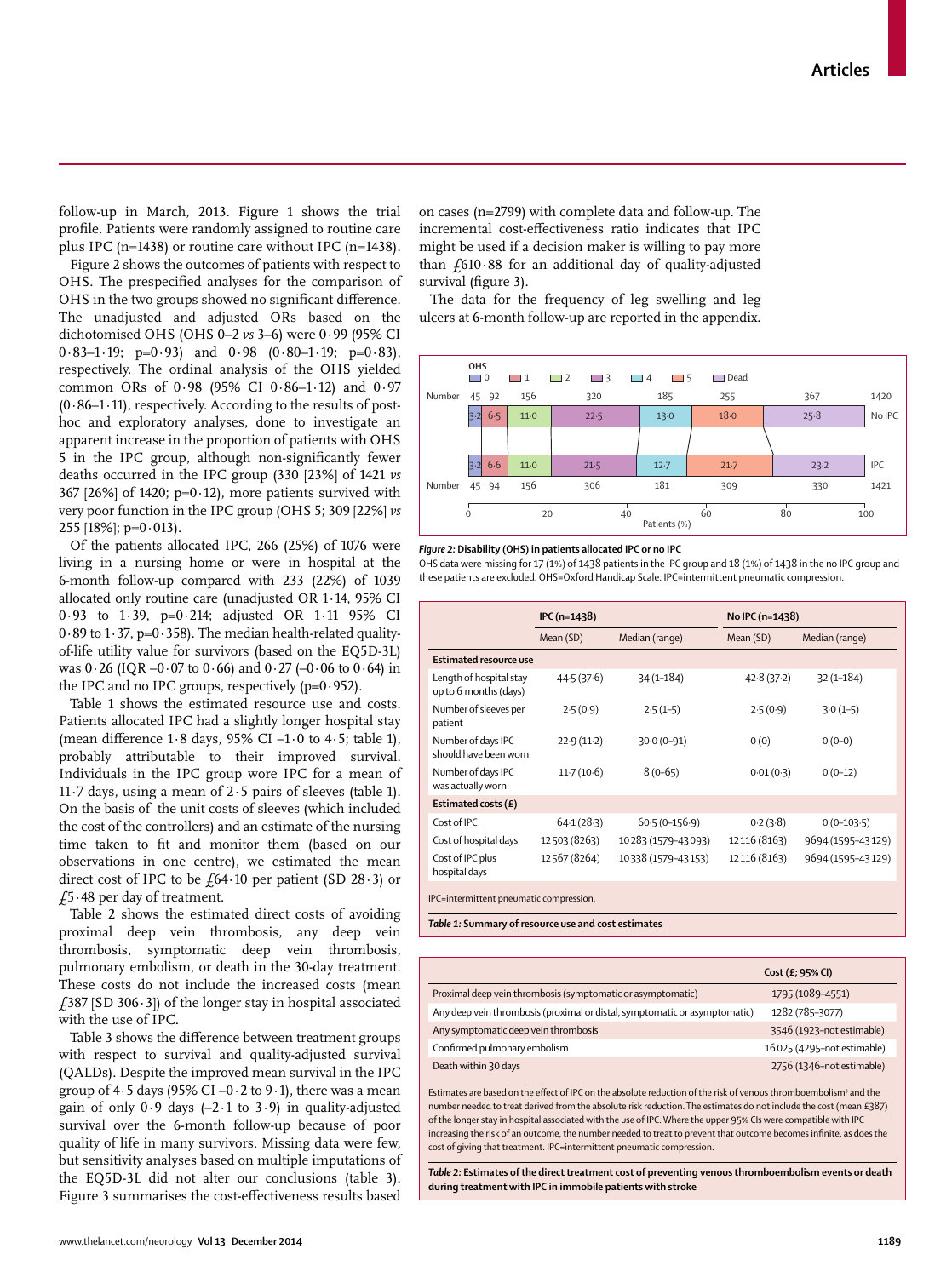|                                                         | <b>IPC</b>    |                  |                               | No IPC |                    |                                       |
|---------------------------------------------------------|---------------|------------------|-------------------------------|--------|--------------------|---------------------------------------|
|                                                         | <b>Number</b> | Mean (SD)        | Median (range)                | Number | Mean (SD)          | Median (range)                        |
| Survival of<br>patients with<br>complete data<br>(days) | 1403          | 152.5<br>(60.6)  | 183<br>(0 to 183)             | 1396   | 148.1<br>(64.3)    | 183<br>(1 to 183)                     |
| Survival (multiple<br>imputations; days)                | 1438          | 153.3<br>(60.0)  | 183<br>(0 to 183)             | 1438   | 149.1<br>(63.6)    | 183<br>(1 to 183)                     |
| QALDs of patients<br>with complete<br>data              | 1403          | 27.6<br>(40.6)   | 16.6<br>$(-105.1$ to $145.9)$ | 1396   | $26 - 7$<br>(39.6) | $15-4$<br>$(-84.3 \text{ to } 145.9)$ |
| QALDs (multiple<br>Imputations)                         | 1438          | 28.2<br>$(40-7)$ | 17.6<br>(-105·1 to 145·9)     | 1438   | 27.5<br>(39.8)     | 15.9<br>(-84.3 to 145.9)              |

The median survival was 183 days because the follow-up was curtailed at this timepoint. IPC=intermittent pneumatic compression. QALDs=quality-adjusted life-days.

*Table 3:* **Overall survival and 6-month QALDs**



*Figure 3:* **Cost-eff ectiveness results expressed as a cost-eff ectiveness plane for IPC versus standard care** The cost-effectiveness analysis is based on the costs of the IPC and days in hospital for 2799 patients with complete data and follow-up. Effect is measured as the differential between 6 months and modelled baseline EQ5D-3L, divided by two, and then multiplied by survival in days to calculate quality-adjusted life-days. IPC=intermittent pneumatic compression. ICER=incremental cost-eff ectiveness ratio.

## **Discussion**

The previously reported results of CLOTS 3 showed that IPC use in hospitalised patients with stroke who are immobile reduces the risk of deep vein thrombosis and is associated with a significant improvement in survival over the first 6 months. However, here we show that IPC use is not associated with a significant improvement in disability, proportions of patients living at home, quality of life, or any gain in quality-adjusted survival. Nevertheless, IPC is an affordable and effective method of prophylaxis for venous thromboembolism, although it increases overall hospital costs due to increased length of stay associated with improved survival (panel). The direct treatment costs of preventing one deep vein thrombosis, or even one early death, are small.

The results of the post-hoc exploratory analysis of the OHS showed a significant increase in the proportion of patients surviving with an OHS of 5, indicating that they were bed or chair bound and required complete care. This finding suggests that most of the deaths that might result from pulmonary embolism and might be prevented with IPC occur in patients with severe strokes who would be expected to have a poor functional outcome. We have previously shown that dependency in activities of daily living before stroke, greater limb weakness, and a history of deep vein thrombosis or pulmonary embolism are independently associated with an increased risk of deep vein thrombosis after stroke.<sup>17</sup> Previous dependency and increased limb weakness are also associated with worse functional outcomes.<sup>18</sup> Therefore, if IPC effectively reduces the risk of deep vein thrombosis and improves survival by preventing fatal venous thromboembolism, many of the patients who survive because of IPC would be expected to have poor functional status. Patients with poor functional status have a utility as measured with EQ5D-3L that is little different from death. For this reason, there is little gain in quality-adjusted survival.

These secondary analyses of the CLOTS 3 trial have some limitations. The trial was powered to detect a 4% absolute reduction in the risk of proximal deep vein thrombosis within 30 days, but was not powered to detect the improvement in survival or the differences in the OHS, costs, or EQ5D-3L. Also, the statistical comparison of the proportion of patients with OHS 5 between treatment groups was not prespecified and was done after the analysis of the data. Patients and their families were not masked to their treatment allocation, but at 6 months provided the information on which the OHS and quality of life were based. This could theoretically have introduced some bias, but neither patients nor their carers were likely to have thought that IPC would affect outcomes other than venous thromboembolism. Although the EQ5D-3L has been used widely to estimate health-related quality of life and the utilities based on the preferences of UK and other populations are available, its validity for the measurement of quality of life early during hospitalisation with acute stroke might be questionable. Indeed, because of this potential caveat we modelled the baseline EQ5D-3L rather than attempting to measure it directly. This might have affected our estimates of quality-adjusted survival, which depend on a change in EQ5D-3L between baseline and follow-up. Also, the preferences on which utility values are based are those of a general sample of the UK population rather than stroke survivors. Stroke survivors might value survival with poor outcome differently. The lengths of stay and resulting costs of hospitalisation are based on UK practice where rehabilitation is often completed as part of the initial acute hospital admission episode. In countries where acute hospital stays for stroke are much shorter, IPC might lead to greater use of rehabilitation facilities or community care rather than acute hospital resources.

The results of previous studies have shown that poorer functional status 6 months after a stroke is strongly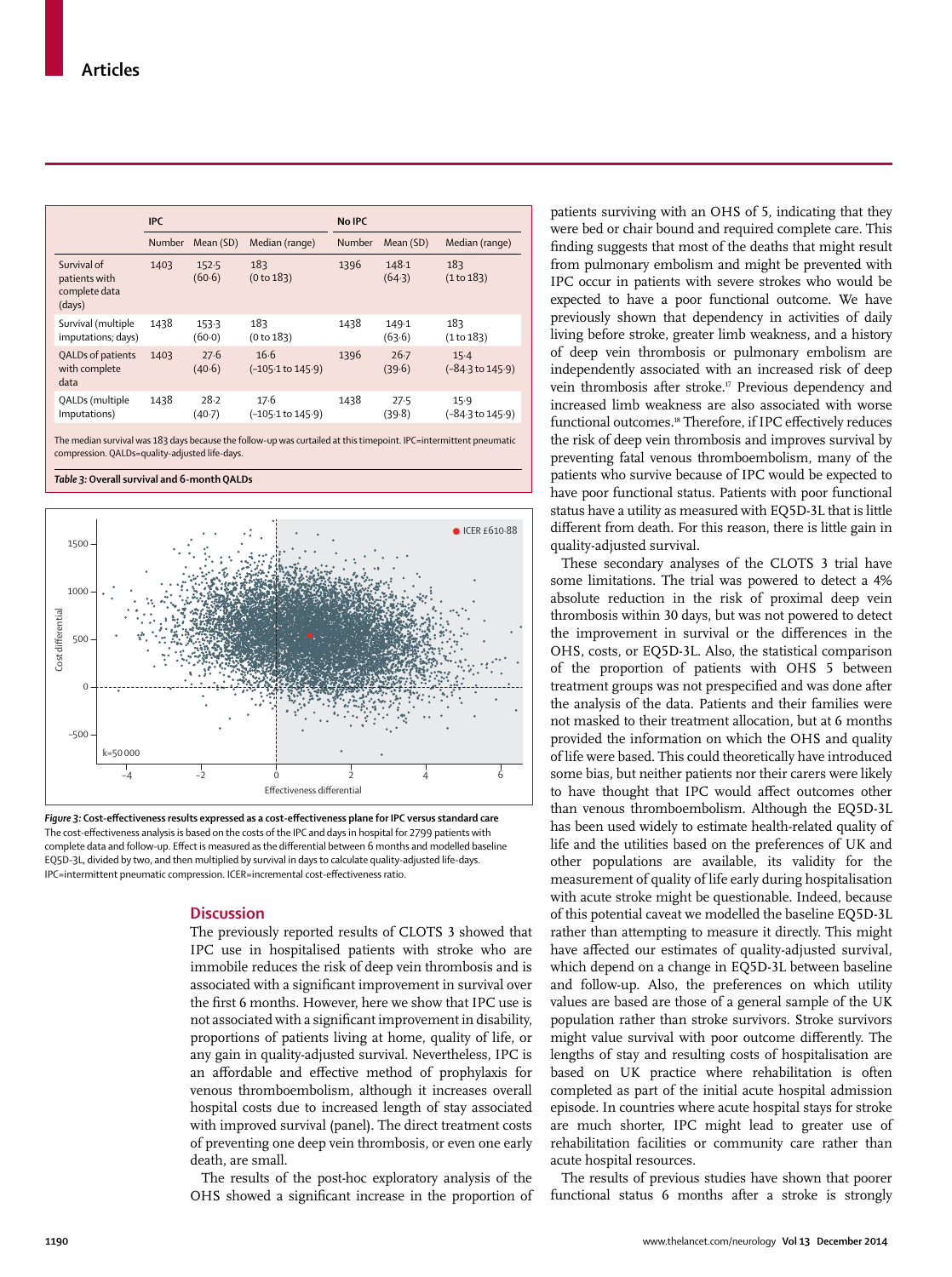### *Panel:* **Research in context**

## **Systematic review**

In 2013, we reported the primary results of the CLOTS 3 trial that showed that intermittent pneumatic compression (IPC) reduced the risk of our primary outcome, symptomatic or asymptomatic proximal deep vein thrombosis in patients hospitalised after an acute stroke who were initially immobile.<sup>3</sup> The results also showed a significant reduction in symptomatic deep vein thrombosis (proximal or distal) and an improved survival to 6 months. A systematic review<sup>14</sup> updated in March, 2013,<sup>3</sup> identified only two other trials of IPC, one including 151 patients with haemorrhagic stroke randomly assigned to IPC and graduated compression stockings or to graduated compression stockings alone,<sup>15</sup> and the other including 26 patients with unspecified stroke randomly allocated to IPC or no IPC.16 When the results of CLOTS 3 were meta-analysed with the results of the other two trials, the estimates of treatment effects were an odds ratio (OR) of 0·66 (95% CI 0·52–0·84) for proximal deep vein thrombosis, 0·71 (0·59–0·85) for any deep vein thrombosis, and 0·81 (0·65–1·01) for deaths by the end of the treatment period.3 Neither small trial reported any symptomatic deep vein thrombosis or pulmonary embolisms, a survival analysis, or any data for long-term disability, living circumstances, quality of life, or hospital costs.

## **Interpretation**

IPC is inexpensive, prevents deep vein thrombosis, improves survival but not disability, and does not achieve any significant gain in quality-adjusted survival. When deciding whether to treat individual patients with IPC, clinicians need to take account of these effects. All national quidelines recommending methods of prophylaxis of venous thromboembolism in stroke and other disorders have focused mainly on evidence of effects on deep vein thrombosis, primarily asymptomatic deep vein thrombosis. The CLOTS 3 results emphasise the importance of also taking account of outcomes such as survival, disability, and quality of life, which can be more important to patients and their families.

associated with worse long-term survival.<sup>19</sup> Therefore, we might expect the improvement in survival associated with IPC over the first 6 months after randomisation to decrease with longer follow-up. We plan to use routinely gathered mortality data in the UK to investigate this possibility.

These data raise challenging clinical and ethical questions for clinicians who make decisions about whether to give prophylaxis for venous thromboembolism to patients after stroke. These decisions have to be made in the first few days after stroke when the risk of venous thromboembolism is highest,<sup>20</sup> despite the uncertainty of the outcome. IPC improves survival and some patients who would have died from venous thromboembolism are likely to make a worthwhile recovery. However, applying effective prophylaxis to all immobile patients with stroke is likely to result in the survival of more patients who are

severely disabled, some of whom might have a quality of life that is unacceptable to them or their families. Unfortunately, which patients might benefit or not from prophylaxis for venous thromboembolism with IPC is not easy to predict reliably within the first day or two after a severe stroke. In this respect, IPC might be likened to other treatments used in patients with stroke such as antibiotics for pneumonia and early nasogastric feeding in patients unable to swallow, which might increase the likelihood of survival but not improve functional outcomes.21,22 In view of the small direct costs of IPC, and the effect on deep vein thrombosis and survival, the rapid implementation of IPC in many stroke services is perhaps not surprising.23 However, clinicians need to take account of these data in relation to functional status and quality of life when making decisions for individual patients.

## **Contributors**

MD participated in the steering committee, drafted this report, was involved in the design of the trial, and gathered, verified, and analysed the data. CG participated in the steering committee, commented on a draft of this report, was involved in the design of the trial, and gathered, verified, and analysed the data. JS did the health economic analyses in partnership with JF, and commented on drafts of this report. JF participated in the steering committee, was involved in the design of the trial, and analysed health economic data. PS participated in the steering committee, commented on a draft of this report, and was involved in the design of the trial. All authors here have seen and approved the final version of the report.

#### **Writing committee**

Martin Dennis, Catriona Graham, Joel Smith, John Forbes, Peter Sandercock.

#### **Declaration of interests**

None of the writing committee had any personal financial competing interests. All authors reported grants from the Chief Scientist Office of the Scottish Government, grants from the National Institute of Health Research (NIHR) Health Technology Assessment (HTA) board, non-financial support from NIHR Stroke research networks, and non-financial support from Covidien during the study. The support from Covidien comprised donation of free supplies of IPC sleeves to all participating hospitals, lending of IPC controllers, provision of staff training in IPC use, and logistics to keep centres supplied with IPC sleeves. MD also reports that since the primary CLOTS 3 results were published in 2013 he has worked with the Scottish Government, NHS Improving Quality, and Covidien to ensure that the results were rapidly implemented in the NHS. He has helped make a training video for Covidien and the company has provided video clips for an online training module that MD is producing. MD has spoken at meetings about the results of the trials, including meetings of Covidien's sales staff. However, he has not received any speakers' fees or travel expenses.

#### **Acknowledgments**

The study was jointly sponsored by the University of Edinburgh and NHS Lothian. The start-up phase of the trial (December, 2008, to March, 2010) was funded by the Chief Scientist Office of the Scottish Government (reference CZH/4/417). The main phase of the trial was funded by the NIHR HTA Programme (reference 08/14/03). Covidien lent its Kendall Express Sequential Compression System Controllers to our 105 centres and donated supplies of their sleeves. It also provided logistical help in keeping our centres supplied with sleeves and training materials relevant to the use of their devices. Recruitment and follow-up was supported by the NIHR funded UK Stroke research network and the Scottish Stroke Research network, which was supported by NHS Research Scotland. A full description of the trial will be published in the HTA journal series. The views and opinions expressed in this report are those of the authors and do not necessarily reflect those of the UK Department of Health or the Chief Scientist Office of the Scottish Government.

For more on the **HTA Programme** see http://www.hta.ac.uk/ project/2231.asp/